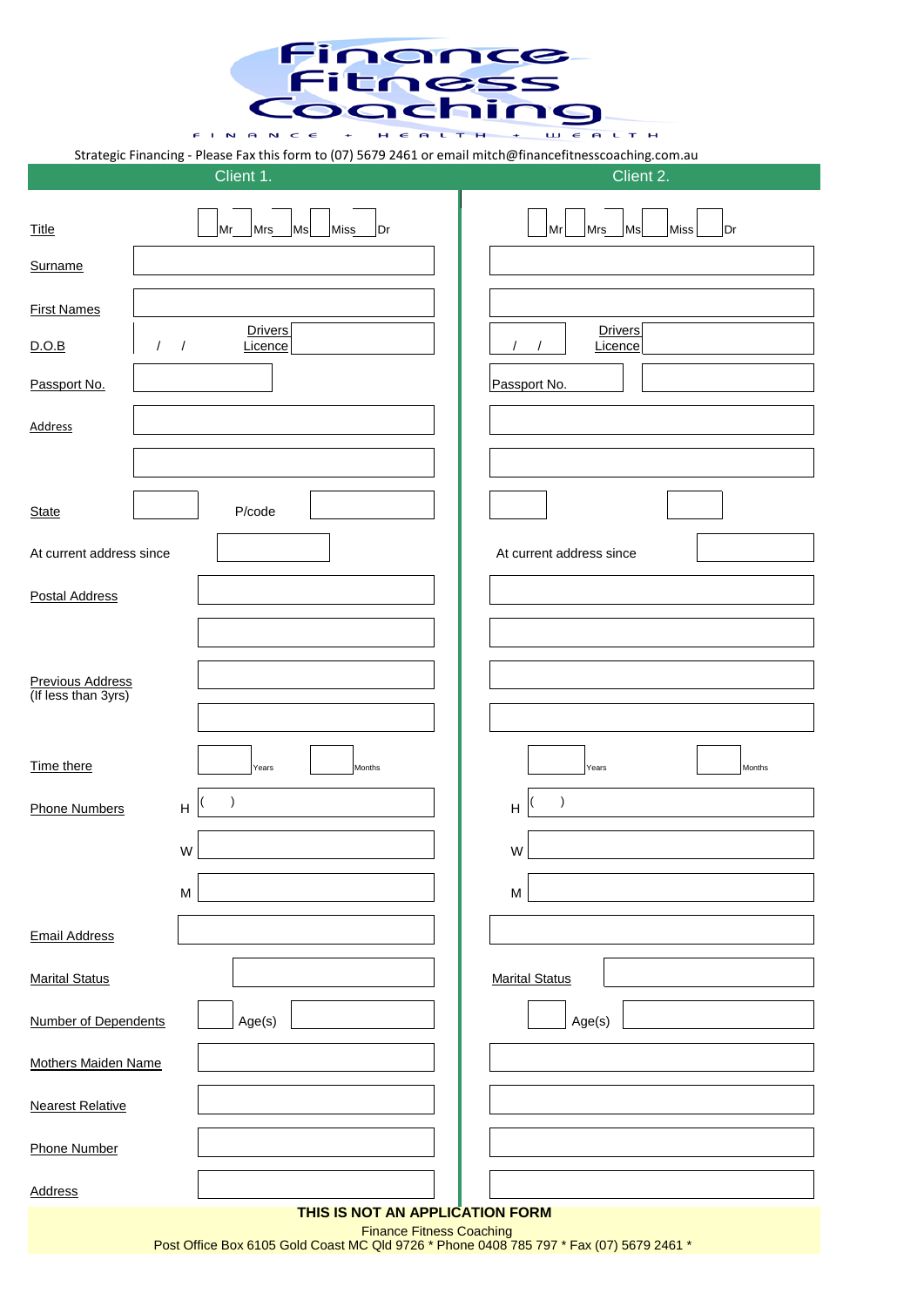| <b>Employment Details</b>                   |                                                                                                                           |                                                |  |  |
|---------------------------------------------|---------------------------------------------------------------------------------------------------------------------------|------------------------------------------------|--|--|
|                                             | Client 1.<br>Client 2.                                                                                                    |                                                |  |  |
| 3 Years only, needed for employment history |                                                                                                                           | 3 Years only, needed for employment history    |  |  |
| <b>Occupation</b>                           |                                                                                                                           |                                                |  |  |
| <b>Current Employer</b>                     |                                                                                                                           |                                                |  |  |
|                                             | Date started                                                                                                              | Date started                                   |  |  |
| <b>Employers</b>                            |                                                                                                                           |                                                |  |  |
| <b>Contact Details</b>                      |                                                                                                                           |                                                |  |  |
|                                             |                                                                                                                           |                                                |  |  |
| <b>Previous</b><br>Employment               |                                                                                                                           |                                                |  |  |
|                                             |                                                                                                                           |                                                |  |  |
|                                             | <b>INCOME DETAILS</b>                                                                                                     |                                                |  |  |
| Gross Income                                | WK / F/N / MTH / YR                                                                                                       | Gross Income WK/F/N / MTH/YR                   |  |  |
| <b>Family Allowance</b>                     | F/N                                                                                                                       | <b>Family Allowance</b><br>F/N                 |  |  |
|                                             |                                                                                                                           |                                                |  |  |
| <b>Other Income</b>                         | P/M                                                                                                                       | <b>Other Income</b><br>P/M                     |  |  |
|                                             | For Self Employed Applicants                                                                                              |                                                |  |  |
|                                             |                                                                                                                           |                                                |  |  |
| ABN:-                                       |                                                                                                                           |                                                |  |  |
| <b>ABN Business name</b>                    |                                                                                                                           |                                                |  |  |
| Date GST registered                         | Date ABN registered<br>$\prime$<br>$\prime$                                                                               | <b>GST</b> registered<br><b>ABN</b> registered |  |  |
|                                             |                                                                                                                           |                                                |  |  |
|                                             | Is there any Banks or Lending Institutions you do not like dealing with?                                                  | Yes/No<br>Initial                              |  |  |
|                                             | Does the applicant anticipate any change to their income over the next 12 months?                                         | Yes/No<br>Initial                              |  |  |
|                                             |                                                                                                                           |                                                |  |  |
|                                             | Does the applicant anticipate any change in expenditure over the next 12 months (excluding the credit being applied for?) |                                                |  |  |
|                                             |                                                                                                                           | Yes/No<br>Initial                              |  |  |
|                                             | Are there any Geographical factors which contribute to higher living expenses?                                            | Yes/No<br>Initial                              |  |  |
|                                             |                                                                                                                           |                                                |  |  |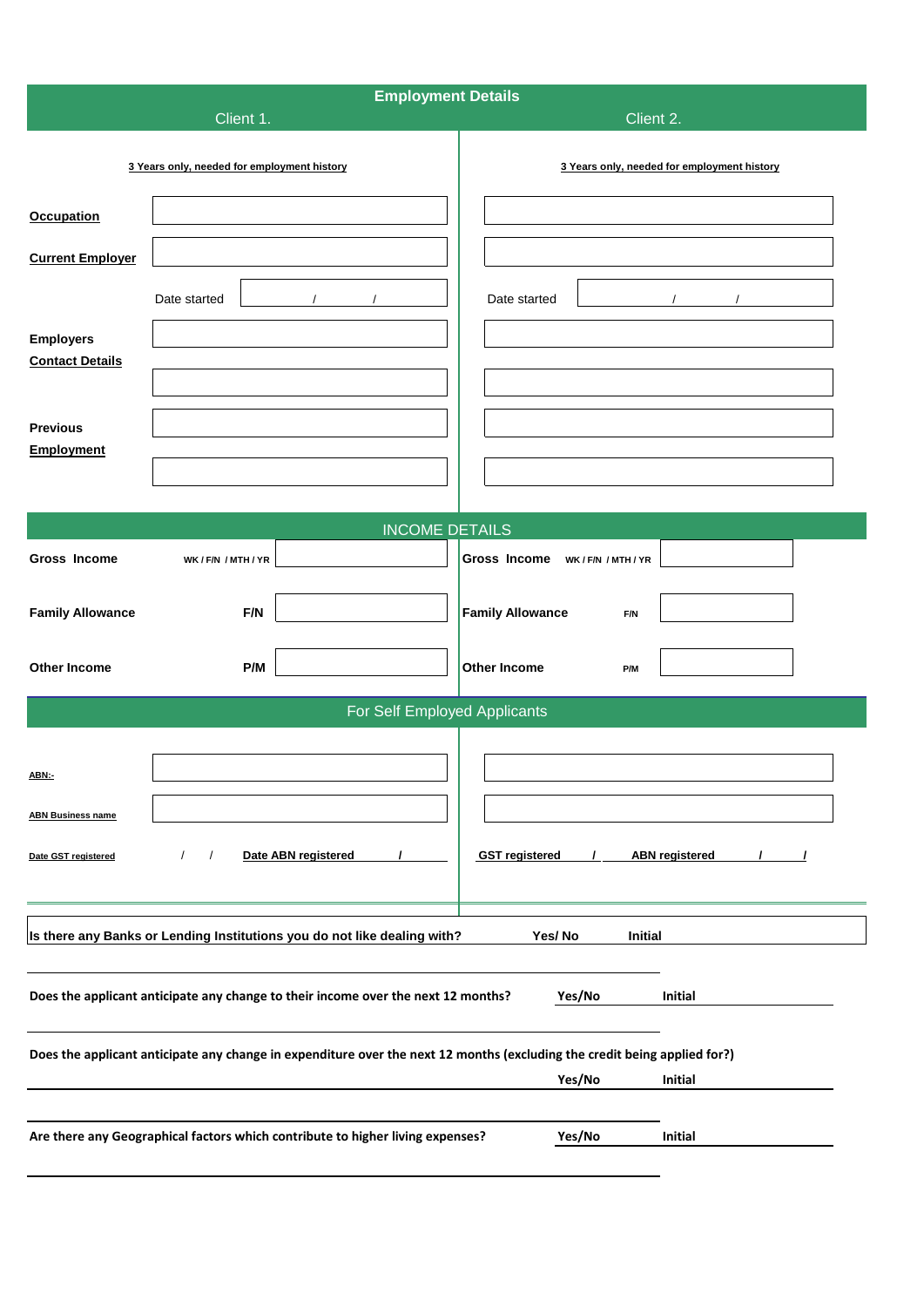# **Assets & Liabilities**

|                      | <b>ASSETS</b>                                          | <b>VALUE</b>       | <b>LIABILITIES</b>                                                                   | <b>Balance Owing:</b>                                                             |
|----------------------|--------------------------------------------------------|--------------------|--------------------------------------------------------------------------------------|-----------------------------------------------------------------------------------|
| Home                 | Address:                                               | \$                 | <b>Monthly Payments</b><br>\$<br>Mortgage with:                                      | \$                                                                                |
|                      | <b>Investment Properties</b>                           |                    |                                                                                      |                                                                                   |
| LP1                  | Address:                                               | $\mathbb{S}$       | \$<br><b>Monthly Payments</b><br>Mortgage with:                                      | \$                                                                                |
| IP2                  | Address:                                               | $\mathbb{S}$       | Monthly Payments<br>\$<br>Mortgage with:                                             | \$                                                                                |
| LP3                  | Address:                                               | \$                 | \$<br><b>Monthly Payments</b>                                                        | \$                                                                                |
|                      |                                                        |                    | Mortgage with:                                                                       |                                                                                   |
| IP4                  | Address:                                               | \$                 | <b>Monthly Payments</b><br>\$<br>Mortgage with:                                      | \$                                                                                |
| IP <sub>5</sub>      | Address:                                               | $\mathbb{S}$       | \$<br><b>Monthly Payments</b>                                                        | \$                                                                                |
|                      | For additonal Investment Propertiess, add another page |                    | Mortgage with:                                                                       |                                                                                   |
| <b>Other Assets</b>  | Vehicle 1, Make/Model:-                                | <b>VALUE</b><br>\$ | <b>Other Liabilities</b><br>Monthly<br>Leases/Hire<br>Purchase<br>\$                 | <b>Balance Owing</b><br>\$                                                        |
|                      | Vehicle 2, Make/Model:-                                | $\mathbb{S}$       | <b>Personal or Other Loans</b><br>Lender:<br>\$                                      | \$                                                                                |
|                      | Shares / Funds                                         | S                  | Lender:<br>\$                                                                        | \$                                                                                |
|                      | <b>Insured Value of Contents</b><br>Institution        | \$                 | <b>Credit Cards</b><br>Limit<br>Type<br>Institution<br>Visa                          | <b>BALANCE</b>                                                                    |
|                      | Superannuation / SMSF                                  |                    | Mastercard<br>Institution<br>Other<br>Institution<br>Is your Credit Card Debt<br>Y/N |                                                                                   |
| Savings              | Institution                                            | \$                 | <b>Cleared Monthly</b>                                                               | Balance                                                                           |
| Savings              | Institution                                            | $\mathbb{S}$       | Margin Loan                                                                          |                                                                                   |
| <b>Term Deposits</b> | Institution                                            | $\mathbb{S}$       | Debt on Business<br>Y/N<br>Any contingent liability, partnership or                  | Balance                                                                           |
|                      | <b>Business Value</b>                                  | S                  | company interests or other G'tees                                                    |                                                                                   |
|                      | Other Investments                                      | $\mathbb{S}$       | <b>Mthly</b><br>Rent                                                                 | Wkly                                                                              |
| Boat/s               |                                                        | \$                 |                                                                                      |                                                                                   |
| Caravan              |                                                        | S                  | <b>TOTAL MONTHLY LIABILITIES</b>                                                     |                                                                                   |
|                      | <b>Total Asset Value</b>                               | \$                 | <b>Total Liability Value</b>                                                         |                                                                                   |
|                      | <b>SURPLUS ASSETS</b>                                  |                    |                                                                                      | Please note we must know total limits of all loans regardless of current balances |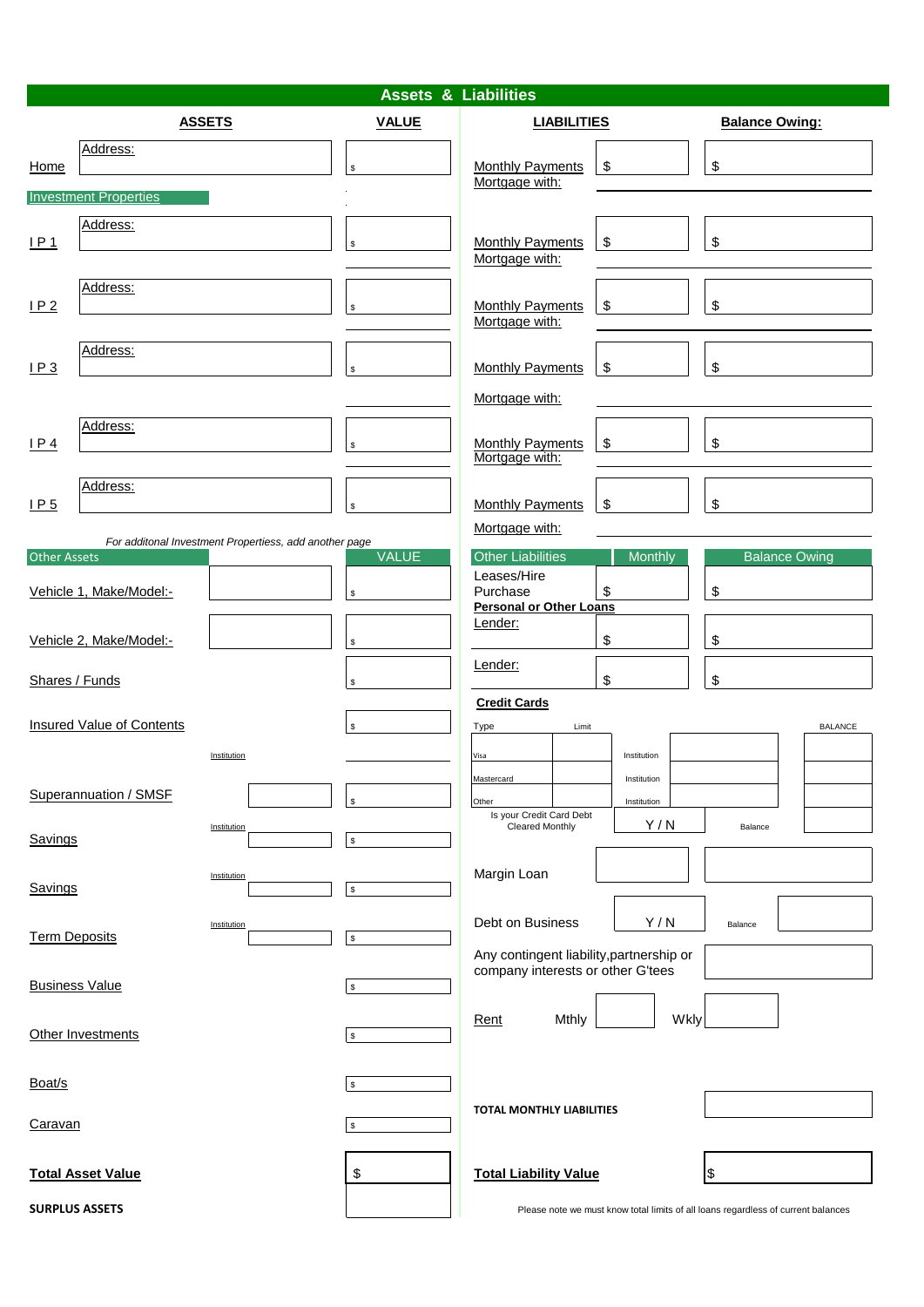# **Real Estate Assets**

| Home (address)        |                               | Split $1$ \$<br>I/O<br>P&I<br>Lender                       |
|-----------------------|-------------------------------|------------------------------------------------------------|
| <b>Market Value</b>   | $\$$                          | $2$ \$<br>I/O<br>P&I                                       |
| Names on Title        |                               | Limit $3$ \$<br>LOC (Bal)<br>$\frac{1}{2}$                 |
|                       |                               | Total<br>\$                                                |
| <b>Trust Type</b>     | Disc (Family) / Hybrid / Unit | Int' Rate 1<br>$\%$<br>$\%$<br>3<br>$\overline{2}$<br>$\%$ |
| <b>Insurer</b>        |                               | LVR<br>$\%$                                                |
| <b>Amount insured</b> | Cost                          | LMI on original loan?<br>$\mathsf{Y}$ / $\mathsf{N}$       |
| Date Purchased        |                               |                                                            |
| Inv Prop 1            |                               | Split $1$ \$<br>I/O<br>P&I<br>Lender                       |
| <b>Market Value</b>   | Rental p/w                    | $2$ \$<br>I/O<br>P&I                                       |
| Names on Title        |                               | LOC (Bal)<br>$\$$<br>Lmt<br>$3 $ \$                        |
|                       |                               | Total<br>$\sqrt[6]{\frac{1}{2}}$                           |
| <b>Trust Type</b>     | Disc (Family) / Hybrid / Unit | Int' Rate 1<br>$\%$<br>$\%$<br>3<br>$\overline{2}$<br>$\%$ |
| Insurer               |                               | LVR<br>$\%$                                                |
| <b>Amount insured</b> | Cost                          | $\mathsf{Y}$ / $\mathsf{N}$<br>LMI on original loan ?      |
| Date Purchased        |                               |                                                            |
|                       |                               |                                                            |
| Inv Prop 2            |                               | Split $1$ \$<br>I/O<br>P&I<br>Lender                       |
| <b>Market Value</b>   | Rental p/w                    | P&I<br>I/O<br>$2$ \$                                       |
| Names on Title        |                               | LOC (Bal)<br>$\$$<br>Lmt<br>3                              |
|                       |                               | Total<br>\$                                                |
| <b>Trust Type</b>     | Disc (Family) / Hybrid / Unit | Int' Rate 1<br>$\%$<br>3<br>$\%$<br>$\overline{2}$<br>$\%$ |
| Insurer               |                               | LVR<br>$\%$                                                |
| <b>Amount insured</b> | Cost                          | LMI on original loan ?<br>$\mathsf{Y}$ / $\mathsf{N}$      |
| Date Purchased        |                               |                                                            |
| Inv Prop 3            |                               | Lender<br>Split $1$ \$<br>I/O P&I                          |
| <b>Market Value</b>   | Rental p/w                    | $2$ \$<br>I/O P&I                                          |
| Names on Title        |                               | LOC (Bal)<br>$\$$<br>Lmt<br>3                              |
|                       |                               | Total<br>\$                                                |
| <b>Trust Type</b>     | Disc (Family) / Hybrid / Unit | Int' Rate 1<br>3<br>$\%$<br>$\overline{2}$<br>$\%$<br>$\%$ |
| Insurer               |                               | LVR<br>$\%$                                                |
| Amount insured        | Cost                          | LMI on original loan ?<br>Y / N                            |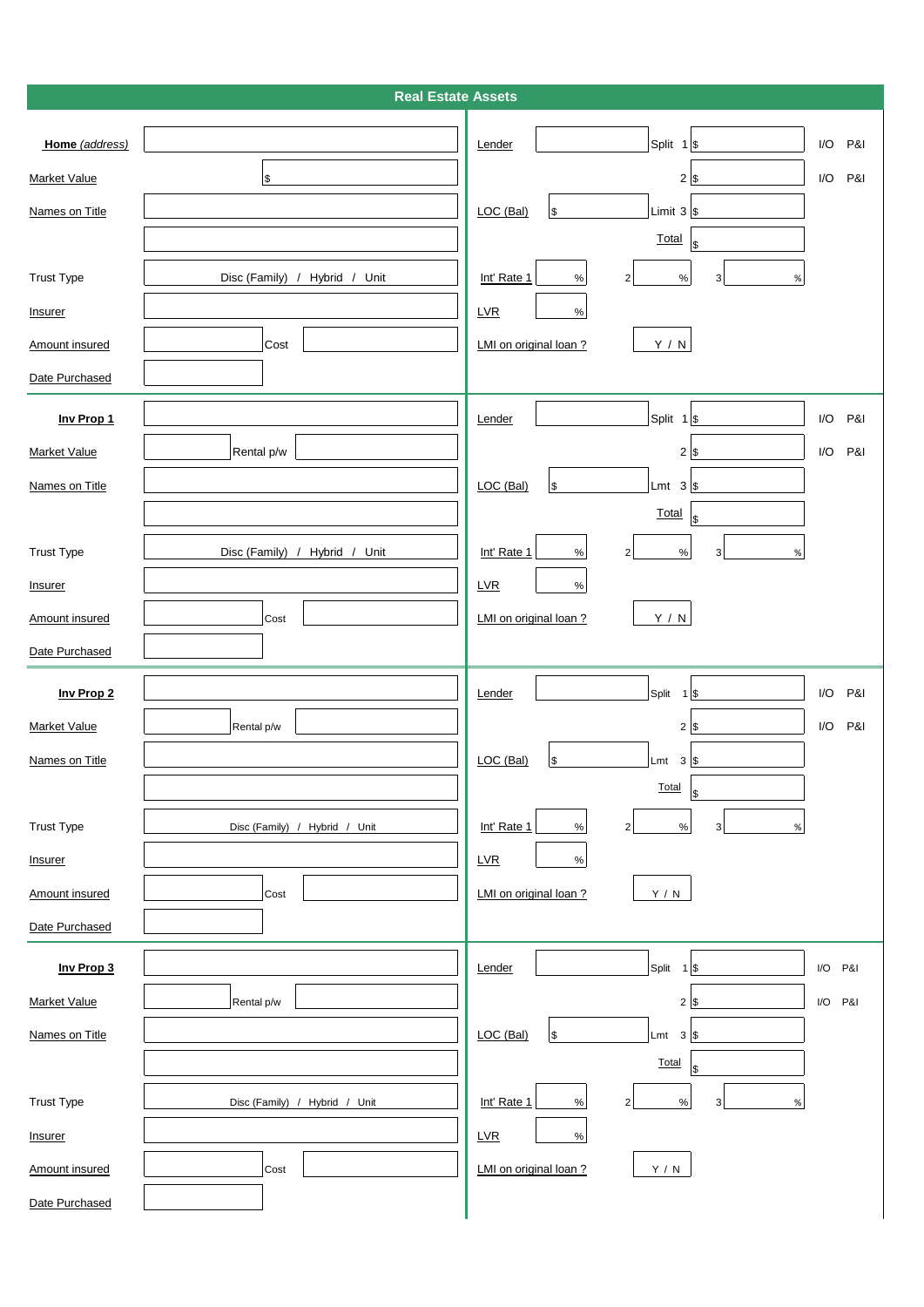|                   | <b>Goals, Dreams and Aspirations</b> |
|-------------------|--------------------------------------|
|                   | <b>Next Twelve Months</b>            |
| Personal          |                                      |
|                   |                                      |
|                   |                                      |
|                   |                                      |
|                   |                                      |
| <b>Investment</b> |                                      |
|                   |                                      |
|                   |                                      |
|                   |                                      |
| Super/SMSF        |                                      |
|                   | <b>Next 3 Years</b>                  |
| Personal          |                                      |
|                   |                                      |
|                   |                                      |
|                   |                                      |
|                   |                                      |
|                   |                                      |
| <b>Investment</b> |                                      |
|                   |                                      |
|                   |                                      |
| Super/SMSF        |                                      |
|                   |                                      |
|                   |                                      |
|                   | <b>Next 5 Years</b>                  |
| Personal          |                                      |
|                   |                                      |
|                   |                                      |
|                   |                                      |
|                   |                                      |
|                   |                                      |
| <b>Investment</b> |                                      |
|                   |                                      |
|                   |                                      |
| Super/SMSF        |                                      |
|                   |                                      |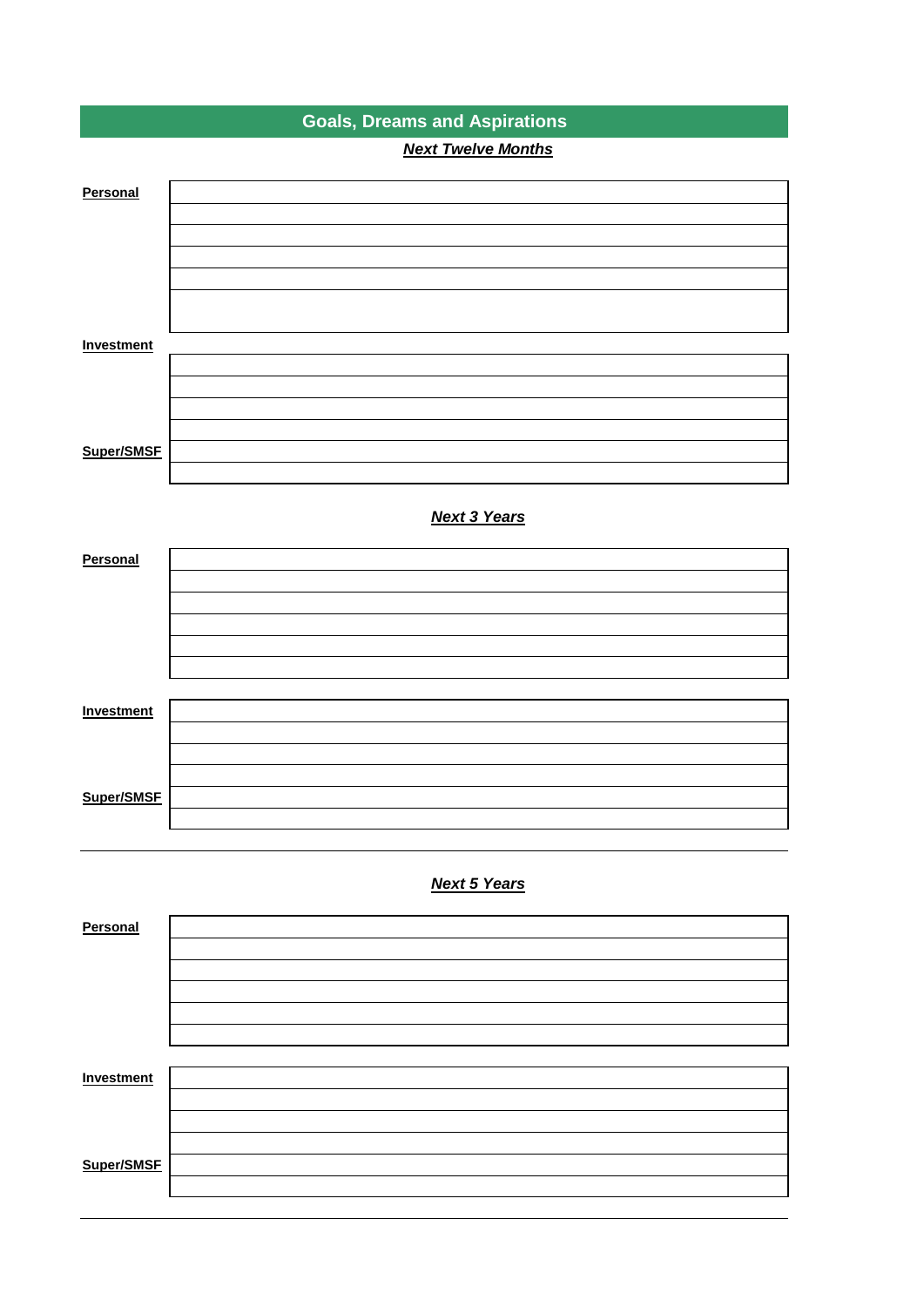## **Privacy Statement**

Finance Fitness Coaching (FFC) respects and is committed to protecting your privacy as a client of FFC Associated entities of FFC, FFC's financial advisers or solicitors or other legal representatives in order to allow FFC to comply with its obligations and / or other general legal or business requirements; and pursuant to this information sheet. This Privacy Statement sets out FFC's policy in regard to Personal Information received from you, your rights in regard to the disclosure or non disclosure of that information to other parties and how FFC may generally use that information.

#### **What Personal Information you may be requested and collected by FFC**

FFC or the FFC's Agent may ask you for the following information:

 Your name, address and contact information. The requested information may include your work, home or mobile telephone numbers and or e-mail contact details.

- $\triangleright$  Your assets and liabilities.
- $\triangleright$  Your goals, dreams and aspirations.
- $\triangleright$  Your property and life insurance details.
- Your professional contacts.

Personal Information relating to race, personal opinions, religious or sexual orientation, health or personal habits or political participation may not and will not be collected from you without your prior consent.

#### **Collection**

Any information requested will be collected from you personally unless you consent or direct us to obtain the information from other sources. You consent to the use of the information as detailed in this Privacy Statement.

## **Use**

The information will be used for the purpose of having members of FFC's Referral Network contacting you. Whilst you are not required to supply such information, such information may be critical to the processing of your lending requirements. Failure to supply the requested information may affect FFC's ability to respond or correspond with you, and in turn may affect whether FFC may assist you with your lending requirements.

Nb (FFC's Referral Network includes, but not limited to, associated entities of FFC financial advisers, accountants, solicitors and insurance brokers).

#### **The Personal Information may be used by FFC for:**

(a) Reporting to:

 Associated entities of FFC, FFC's financial advisers or solicitors or other legal representatives in order to allow FFC to comply with its obligations and / or other general legal or business requirements; and

 Any possible referrer such as a solicitor, accountant, financial advisor or other professional that may assist you with your lending requirements, tax planning and succession planning.

(b) Insurance purposes.

If you are unhappy with the collection and use of the information by FFC or wish to impose greater use restrictions than those set out in this Privacy Statement you should contact FFC via the contact details set out in this Privacy Statement.

#### **Recipients of the Personal Information**

The Recipients of any Personal Information referred by FFC are likely to be:

- $\triangleright$  FFC's associated entities.
- $\triangleright$  FFC's financial and legal advisers.
- $\triangleright$  FFC's Referral Network.

The Recipient may be an Australian citizen, entity or government body or may be external to Australia. If the Recipient is external to Australia, FFC shall endeavour to ensure that the Recipient is legally required under the laws of the foreign country to, or undertakes to, abide by similar privacy restrictions.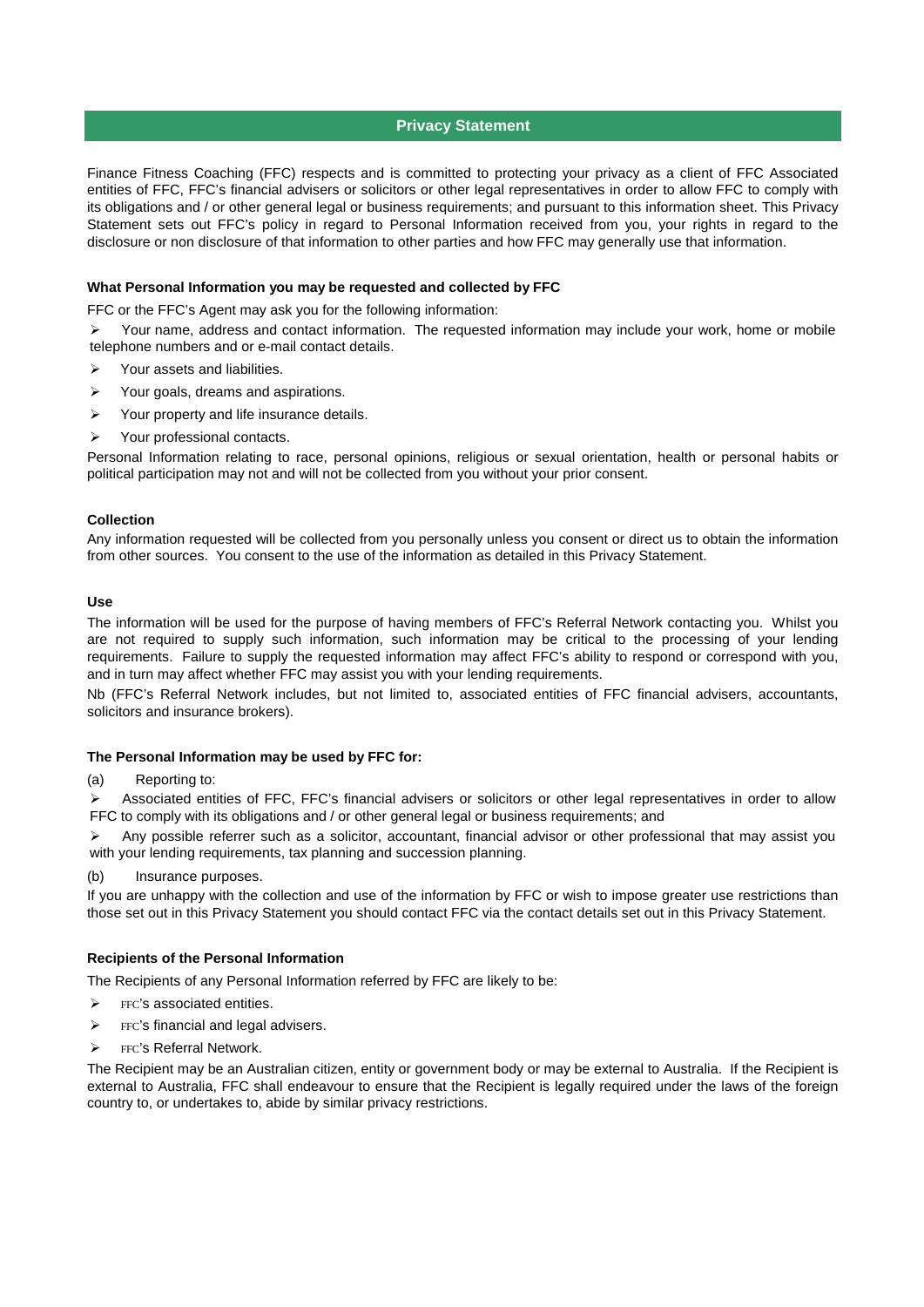# **Scrutiny and Accountability for Personal Information**

If information is sought other than the information strictly required for your lending purposes or as listed in this Privacy Statement, FFC will provide specific details as to the way FFC may use the information.

You may at any time request confirmation from FFC as to the Personal Information held or request access to the information. FFC shall upon receipt of any request in writing for such information or access use its best endeavours to cause the Recipients of the Personal Information to assist your inquiries unless any one of the following applies:

 $\triangleright$  The request for access by you is frivolous or vexations.

 Providing the requested access or confirmation would prejudice either the privacy of others or commercial negotiations and dealings between FFC and other parties.

 $\triangleright$  The request is unlawful.

If you are denied access or confirmation you will be supplied with reasons for such refusal.

identity.

# **Protection of your Personal Information**

FFC has implemented, and has directed any person using the Personal Information to take, reasonable steps to safeguard and protect your Personal Information. Such steps include:

- $\triangleright$  Secure storage of the information via either physical or electronic format.
- $\triangleright$  The destruction or de-identification of the information once it is no longer required or needed.
- $\triangleright$  Safeguards to ensure that the information is not accessed by unauthorised persons or recipients.

#### **Greater Information as Privacy Rights**

The *Privacy Act* (Cwth) and related legislation applies to the collection of any information from you. Should you wish to you may obtain copies of:

[Ø The](http://www.austlii.edu.au/) [Privacy](http://www.austlii.edu.au/) [Act](http://www.austlii.edu.au/) [\(Cwth\)](http://www.austlii.edu.au/) [1998](http://www.austlii.edu.au/) [and](http://www.austlii.edu.au/) [the](http://www.austlii.edu.au/) [Privacy](http://www.austlii.edu.au/) [Amendment](http://www.austlii.edu.au/) [Act](http://www.austlii.edu.au/) [\(Private](http://www.austlii.edu.au/) [Sector\)](http://www.austlii.edu.au/) [Act](http://www.austlii.edu.au/) [\(Cwlth\)](http://www.austlii.edu.au/) [at](http://www.austlii.edu.au/) [the](http://www.austlii.edu.au/) [Australian](http://www.austlii.edu.au/) [Legal](http://www.austlii.edu.au/) [Information](http://www.austlii.edu.au/) [Institute's \(AUSTLII\) website at www.austlii.edu.au ; and](http://www.austlii.edu.au/)

[Ø The National Privacy Principles at www.privacy.gov.au](http://www.privacy.gov.au/) 

#### **Contacting FFC or its Lawyers**

Should you wish to discuss the collection of your Personal Information by FFC in connection with the Franchise please contact :

The responsible Director of FFC, or its lawyers, at these contact details

| <b>Anthony Mitchell (Director)</b> |                                     |  |
|------------------------------------|-------------------------------------|--|
| <b>FFC Group Pty Ltd</b>           |                                     |  |
| Address:                           | Po Box 6105, Gold Coast MC 9726     |  |
| Phone:                             | 0408 785 797                        |  |
| Fax:                               | 07 5679 2461                        |  |
| Email:                             | mitch@financefitnesscoaching.com.au |  |

#### **Disclaimer**

From time to time FFC may provide your details to solicitors, accountants and other professionals that may assist you. Whilst FFC maintain confidence in its Referral Network, FFC is in no way responsible or liable for the action or advices of any members of FFC's Referral Network. Accordingly, FFC disclaims all responsibility and all liability (including, without limitation, liability in negligence) for all expenses, losses, damages and costs you might incur or suffer as a result of the actions or advices from FFC's Referral Network to you. security of the information. FFC and its associates will not be liable in any way in relation to any breach of security or disclosure of information.

| Client 1            |  |
|---------------------|--|
|                     |  |
| Client <sub>2</sub> |  |

Date………………………………………

Client 2